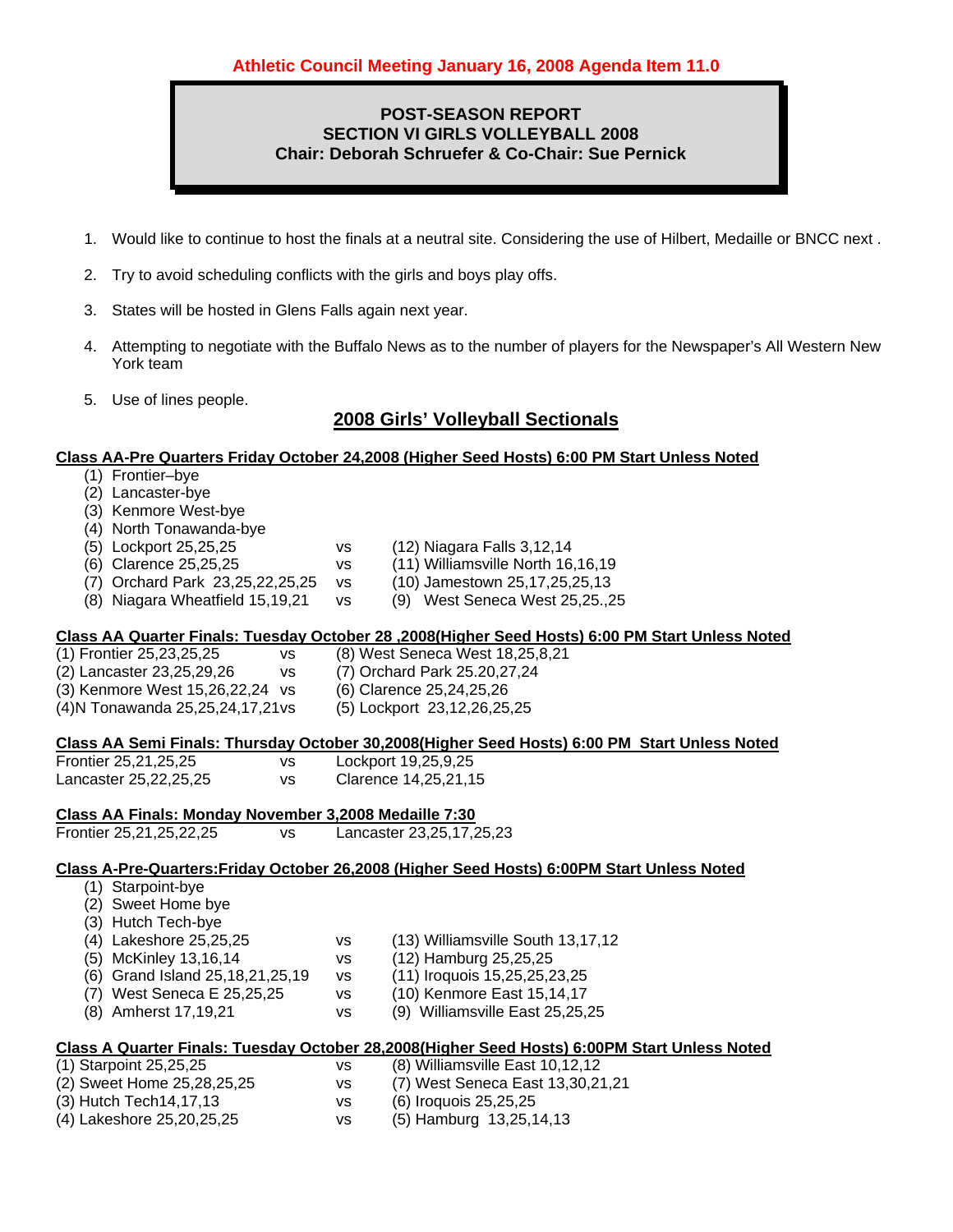|                                                             |                     |           | Class A Semi Finals: Thursday October 30, 2008 (Higher Seed Hosts) 6:00 PM Start Unless Noted |
|-------------------------------------------------------------|---------------------|-----------|-----------------------------------------------------------------------------------------------|
| Starpoint 25,25,25                                          | <b>VS</b>           |           | Lakeshore 23,11,23                                                                            |
| Sweet Home25,25,25                                          | <b>VS</b>           |           | Irgoquois 18,16,17                                                                            |
| Class A Finals: Monday November 3,2008 Site Medaille 5:30PM |                     |           |                                                                                               |
| Stapoint 25,25,25                                           | <b>VS</b>           |           | Sweet Home 18,14,20                                                                           |
|                                                             |                     |           | Class B Qualifiers: Wednesday October 22,2008 (Higher Seed Hosts) 6:00PM Start UnlessNoted    |
| (17) Medina20,22,25<br><b>VS</b>                            |                     |           | (16) Lewiston Porter 14,18,16                                                                 |
| (18) Pioneer 25, 23, 25, 26 vs                              |                     |           | (5) Tonawanda 13,25,14,24                                                                     |
|                                                             |                     |           | Class B Pre Quarters; Friday October 24,2008 (Higher Seed Hosts) 6:00PM Start Unless Noted    |
| (1) Maryvale<br>25,25,25                                    | <b>VS</b>           |           | (16) Lewiston Porter 14,18,16                                                                 |
| (2) Cheektowaga 25,25,25                                    | <b>VS</b>           |           | (15) Pioneer 14,17.17                                                                         |
| (3) G.Cleveland 25,16,25,25,22 vs                           |                     |           | (14) Springville 23,25,21,18,15                                                               |
| $(4)$ Eden<br>25,25,25,                                     | vs                  |           | (13) Lackawanna 5,4,6                                                                         |
| (5) Albion 25,25,25                                         | <b>VS</b>           |           | (12) Depew 22, 5, 15                                                                          |
| (6) East Aurora125,25,24,25                                 | <b>VS</b>           |           | (11) Olean 22, 15, 26, 13                                                                     |
| (7) Buffalo East 1, 15, 10                                  | vs                  |           | (10Fredonia 25,25,25                                                                          |
| (8) Newfane 25, 25, 25                                      | <b>VS</b>           |           | (9) Alden 12,13,9                                                                             |
|                                                             |                     |           | Class B Quarter Finals: Tuesday October 28,2008(Higher Seed Hosts) 6:00 PM Start Unless Noted |
| (1) Maryvale25, 17, 12, 22                                  |                     | <b>VS</b> | (8) Newfane 22,25,25,25                                                                       |
| (2) Cheektowaga26,26,25,25,                                 |                     | VS        | (7) Fredonia 28,24,16,20                                                                      |
| (3) Grover Cleveland 19,5,8                                 |                     | VS        | (6) East Aurora25,25,25                                                                       |
| (4) Eden 25,25,25                                           |                     | <b>VS</b> | (5) Albion 11,8,12                                                                            |
|                                                             |                     |           | Class B Semi Finals: Thursday October 30,2008(Higher Seed Hosts) 6:00PM Start Unless Noted    |
| Newfane 7,5,15                                              |                     | vs        | Eden 25,25,25                                                                                 |
| Cheektowaga 25,15,20,25                                     |                     | vs        | East Aurora 20, 25, 25, 25                                                                    |
| <b>Class B Finals: Wednesday</b>                            |                     |           | November 5,2008 at Medaille 5:30PM                                                            |
| Eden 25,25,25<br><b>VS</b>                                  | East Aurora 15,7,16 |           |                                                                                               |
|                                                             |                     |           | Class C Pre Quarters: Friday October 26, 2007(Higher Seed Hosts) 6:00 PM Start Unless Noted   |
| (1) City Honors -bye                                        |                     |           |                                                                                               |
| (2) Roy Hart 25,25,25,                                      |                     | <b>VS</b> | (15) Barker 10.19.17                                                                          |
| (3) Falconer25,25,25,                                       |                     | <b>VS</b> | (14) Silver Creek 13,13,17                                                                    |
| (4) John F.Kennedy 23,25,22                                 |                     | VS        | (13) Alleghany Limestone 25,27,25                                                             |
| (5) Gowanda 25,25,25,                                       |                     | vs        | (12) Wilson 24,19.20                                                                          |
| (6) Salamanca 25,25,25                                      |                     | <b>VS</b> | (11) Emerson Commons 6,2,8                                                                    |
| (7) Southwestern 26,20,25,17                                |                     | <b>VS</b> | (9) Akron 25,25,25                                                                            |
| (8) Holland 20,23,23                                        |                     |           |                                                                                               |
|                                                             |                     |           | Class C Quarter Finals: Tuesday October 28,2008 (Higher Seed Hosts) 6:00PM Start Unless Noted |
| (1) City Honors 25, 25, 25                                  |                     | vs        | (8) Akron 5, 12, 11                                                                           |
| (2) Roy Hart 25, 26, 25                                     |                     | vs        | (7) Cassadaga Valley 17,24,12                                                                 |
| (3) Falconer                                                |                     | vs        | (6) Salamanca (No scores reported)                                                            |
| (4) Alleghany Limestone 14, 18, 11                          |                     | vs        | (5) Gowanda 25,25,25                                                                          |
|                                                             |                     |           | Class C Semi Finals: Thursday October 30,2008 (Higher Seed Hosts) 6:00PM Start Unless Noted   |
| <b>City Honors</b><br>25,25,20,25                           |                     | vs        | Gowanda 4,12,25,11                                                                            |
| Roy Hart<br>17, 15, 16                                      |                     | <b>VS</b> | Salamanca 25,25,25                                                                            |
| Class C Finals; Wednesday November 5,2008 at Medaille 7:30  |                     |           |                                                                                               |

City Honors 13,26,22 vs Salamanca 25,28,25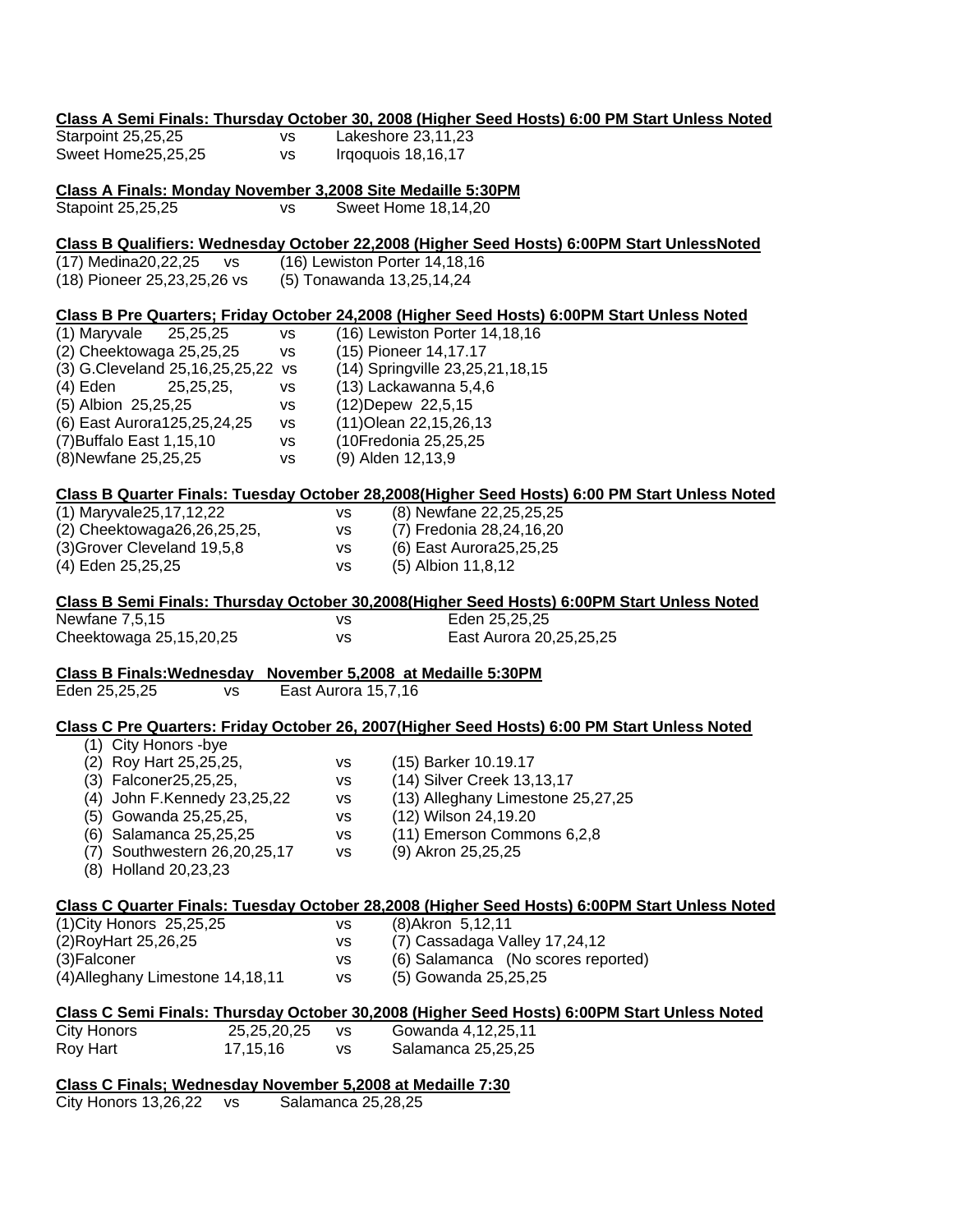|     |                                                     |           |           | Class D Pre Quarters: Friday October 28,2008(Higher Seed Hosts) 6:00PM Start Unless Noted    |
|-----|-----------------------------------------------------|-----------|-----------|----------------------------------------------------------------------------------------------|
|     | (1) Forestville bye                                 |           |           |                                                                                              |
|     | (2) Ripley 25, 25, 25                               |           | <b>VS</b> | (15) Ellicottville 22, 14, 13                                                                |
|     | (3) Panama 25, 25, 25,                              |           | <b>VS</b> | (14) Westfield 8,2,1,9                                                                       |
|     | (4) Randolph 25, 25, 25                             |           | <b>VS</b> | (13) Hinsdale17,4,14                                                                         |
|     | (5) Portville 25,25,25                              |           | <b>VS</b> | (12) Chaut. Lake 21,18,5                                                                     |
|     | (6)Sherman 25,19,25,25                              |           | <b>VS</b> | (11) Pine Valley 20, 25, 16, 14                                                              |
|     | (7) North Collins 25, 25, 25                        |           | <b>VS</b> | (10) Maple Grove 22,21,21                                                                    |
|     | (8) West Valley 25, 20, 14, 24                      |           | <b>VS</b> | (9) Catt. Little Valley 16,25,25,26                                                          |
|     |                                                     |           |           | Class D Quarter Finals: Tuesday October28,2008 (Higher Seed Hosts) 6:00PM Start Unless Noted |
|     | (1) Forestville 25, 25, 25                          |           | <b>VS</b> | (8) Catt. Little Valley 20, 11, 17                                                           |
|     | (2)Ripley 25,22,21,25,25                            |           | VS        | (7) North Collins 14,25,25,10,15                                                             |
|     | (3) Panama 21, 8, 26, 25, 28                        |           | <b>VS</b> | (6) Sherman 25, 25, 24, 23, 26                                                               |
|     | (4) Randolph 20, 25, 22, 25, 18                     |           | <b>VS</b> | (5) Portville 25, 18, 25, 21, 25                                                             |
|     |                                                     |           |           | Class D Semi Finals: Thursday October 30,2008 (Higher Seed Hosts) 6:00PM                     |
|     | Foresttville14,19,18                                |           | <b>VS</b> | Portville 25,25,25                                                                           |
|     | Ripley 25,24,25,25,13                               |           | <b>VS</b> | Panama 27,26,15,18,25                                                                        |
|     |                                                     |           |           | Class D Finals: Tuesday November 4, 2008 at Jamestown Community College 6:00 PM              |
|     | Portville 25,25,25,                                 | <b>VS</b> |           | Panama 13,21,17                                                                              |
|     | Far West Regionals: Saturday November 8 2008 at GCC |           |           |                                                                                              |
| AA: | West Irondequoit                                    |           |           |                                                                                              |
| А:  | Victor                                              |           |           |                                                                                              |
| В:  | Eden                                                |           |           |                                                                                              |
| C:  | Salamanca                                           |           |           |                                                                                              |
| D:  | Portville                                           |           |           |                                                                                              |
|     | 2008 State Champions                                |           |           |                                                                                              |

- **Class AA:** West Irondequoit Section 5<br> **Class A:** Victor Section 5
- 
- **Class A:** Victor Section 5<br> **Class B:** Hendrick Hudson **Class B:** Hendrick Hudson Section 1<br>**Class C:** Salamanca Section 6
- **Class C:** Salamanca Section 6<br>**Class D:** Portville Section 6
- Portville Section 6

# **2008 Section VI Girls' Volleyball All Western New York**

| <b>Large School First Team</b> |                  |    |           |  |  |
|--------------------------------|------------------|----|-----------|--|--|
| Samantha Palka                 | Starpoint        | 12 | OН        |  |  |
| Bethany Fabian                 | Frontier         | 12 | OΗ        |  |  |
| <b>Kelsey Maving</b>           | Sweet Home       | 12 | <b>RS</b> |  |  |
| Melanie Pershyn                | Frontier         | 12 | Setter    |  |  |
| Sidney Palka                   | Starpoint        | 11 | Setter    |  |  |
| <b>Brittany Anthon</b>         | Lancaster        | 11 | OΗ        |  |  |
| Lauren Bujnicki                | West Seneca East | 12 | OH        |  |  |
| Lindsay Glassman               | Clarence         | 12 | OН        |  |  |
| Taylor Lewandowski             | Kenmore West     | 10 | OH        |  |  |
| Kayley Vazquez                 | Kenmore West     | 11 | Setter    |  |  |
| Amy Johnson                    | Lockport         | 12 | MВ        |  |  |
| Joanna Fretthold               | North Tonawanda  | 12 | MВ        |  |  |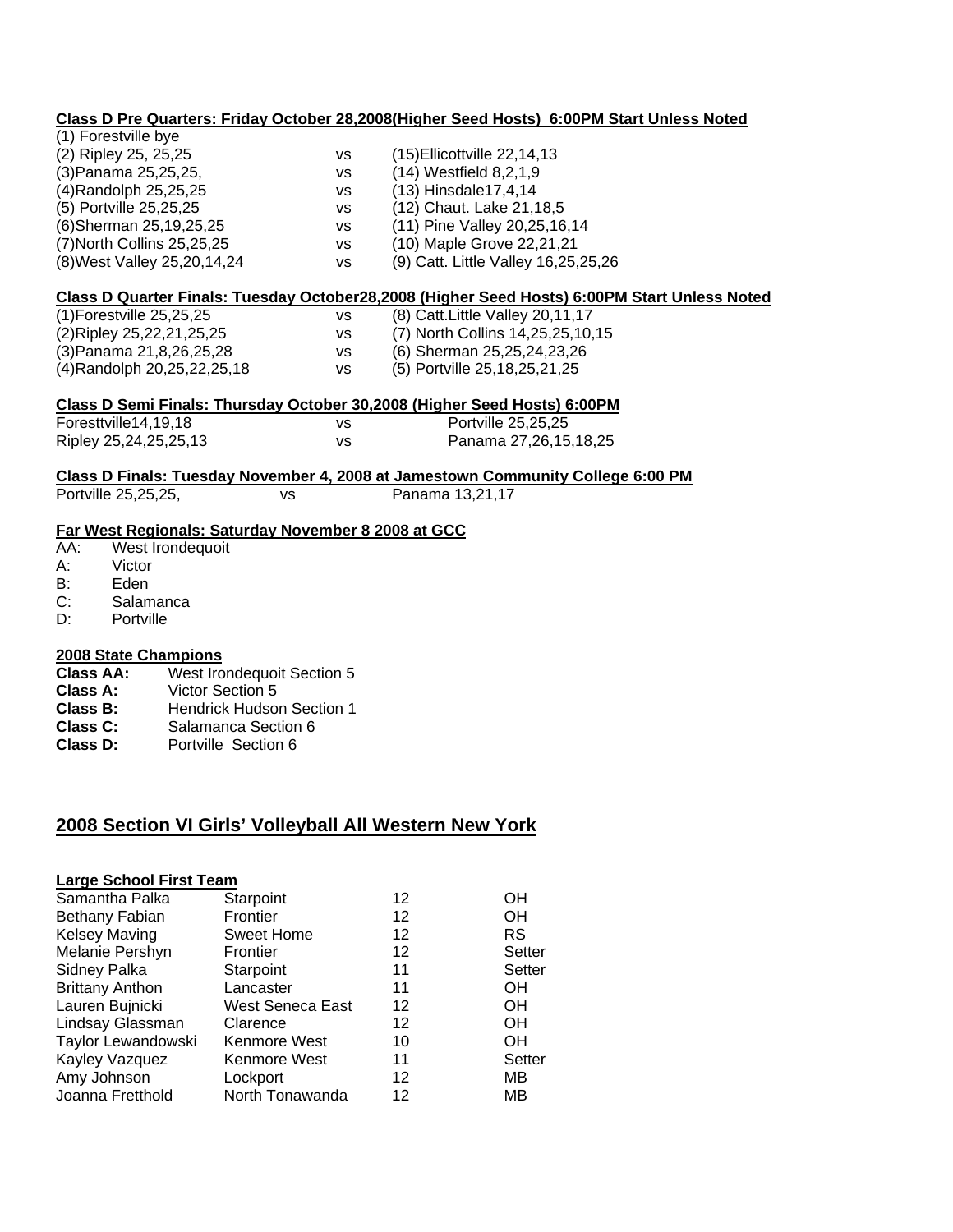|  | <b>Large School Second Team</b> |  |
|--|---------------------------------|--|
|  |                                 |  |

| <b>Brittany Dorbiala</b>        | Lancaster               | 12 | MВ        |
|---------------------------------|-------------------------|----|-----------|
| <b>Kelsey Osborne</b>           | Frontier                | 11 | OH        |
| <b>Emily Ludwig</b>             | Lakeshore               | 12 | MВ        |
| Jen Karan                       | <b>Orchard Park</b>     | 11 | OH        |
| Lauren Kirby                    | Kenmore West            | 12 | <b>RS</b> |
| <b>Kaitlin Orcutt</b>           | <b>West Seneca West</b> | 11 | OH        |
| Shannon Memminger               | <b>Sweet Home</b>       | 11 | Setter    |
| Julia Matters                   | Starpoint               | 12 | OH        |
| <b>Alex Stribing</b>            | Lancaster               | 12 | <b>RS</b> |
| Kristen Stone                   | Clarence                | 12 | Libero    |
| <b>Katie Prue</b>               | Lockport                | 11 | Setter    |
| Lauren Metzger                  | North Tonawanda         | 10 | OН        |
| <b>Honorable Mention</b>        |                         |    |           |
| <b>Erin Miller</b>              | Lockport                | 12 | ОH        |
| Andrea Reitz                    | Lakeshore               | 12 | Setter    |
| <b>Delaney Leaper</b>           | North Tonawanda         | 9  | OH        |
| <b>Small School First Team</b>  |                         |    |           |
| <b>Heather Henry</b>            | Eden                    | 12 | OH        |
| <b>Stacy Smith</b>              | Eden                    | 11 | MВ        |
| <b>Ashley Abrams</b>            | Salamanaca              | 12 | OH        |
| Katie Auge                      | Salamanca               | 12 | OH        |
| <b>Brittany Haines</b>          | Salamanca               | 12 | Setter    |
| <b>Ashley Scrinzi</b>           | Roy Hart                | 12 | OH        |
| <b>Heather Feldman</b>          | Eden                    | 10 | Setter    |
| Allyson Severyn                 | St. Mary's of Lancaster | 12 | OH        |
| Elyse Texido                    | St. Mary's of Lancaster | 12 | Setter    |
| Jessica Warner                  | St. Mary's of Lancaster | 11 | MВ        |
| Sherrell McLean                 | <b>City Honors</b>      | 12 | MВ        |
| Natalie Southard                | <b>City Honors</b>      | 10 | Mb        |
| <b>Small School Second Team</b> |                         |    |           |
| <b>Bridget Shanahan</b>         | Roy Hart                | 10 | MВ        |
| Lacey Blocker                   | Randolph                | 12 | OH        |
| Katie Eschner                   | Eden                    | 11 | <b>MB</b> |
| <b>Emily Litwin</b>             | <b>Sacred Heart</b>     | 10 | Libero    |
| Demi Kauppinen                  | Portville               | 12 | Setter    |
| <b>Brielle Sansone</b>          | <b>City Honors</b>      | 11 | Libero    |
| Emma Oehler                     | Gowanda                 | 10 | Setter    |
| <b>Heather Belson</b>           | Ripley                  | 12 | OH        |
| Richelle Sobilo                 | Forestville             | 12 | OH        |
| Janette Vanstrom                | Falconer                | 12 | OH        |
| <b>Ally Pierce</b>              | Newfane                 | 12 | MВ        |
| <b>Honorable Mention</b>        |                         |    |           |
| <b>Brie Starks</b>              | Portville               | 12 | MВ        |
| Hannah Reynolds                 | Salamanca               | 12 | ΜВ        |
| <b>ALL ECIC-First Team</b>      |                         |    |           |
| Bethany Fabian                  | Frontier                | 12 | OН        |
| Samantha Palka                  | Starpoint               | 12 | OH        |
| <b>Kelsey Maving</b>            | <b>Sweet Home</b>       | 12 | <b>RS</b> |
| <b>Heather Henry</b>            | Eden                    | 12 | OH        |
| <b>Stacey Smith</b>             | Eden                    | 11 | MH        |
| Sydney Palka                    | Starpoint               | 11 | Setter    |
| Heather Feldman                 | Eden                    | 10 | Setter    |
| <b>Brittany Anthon</b>          | Lancaster               | 11 | OH        |
| Linday Glassman                 | Clarence                | 12 | OH        |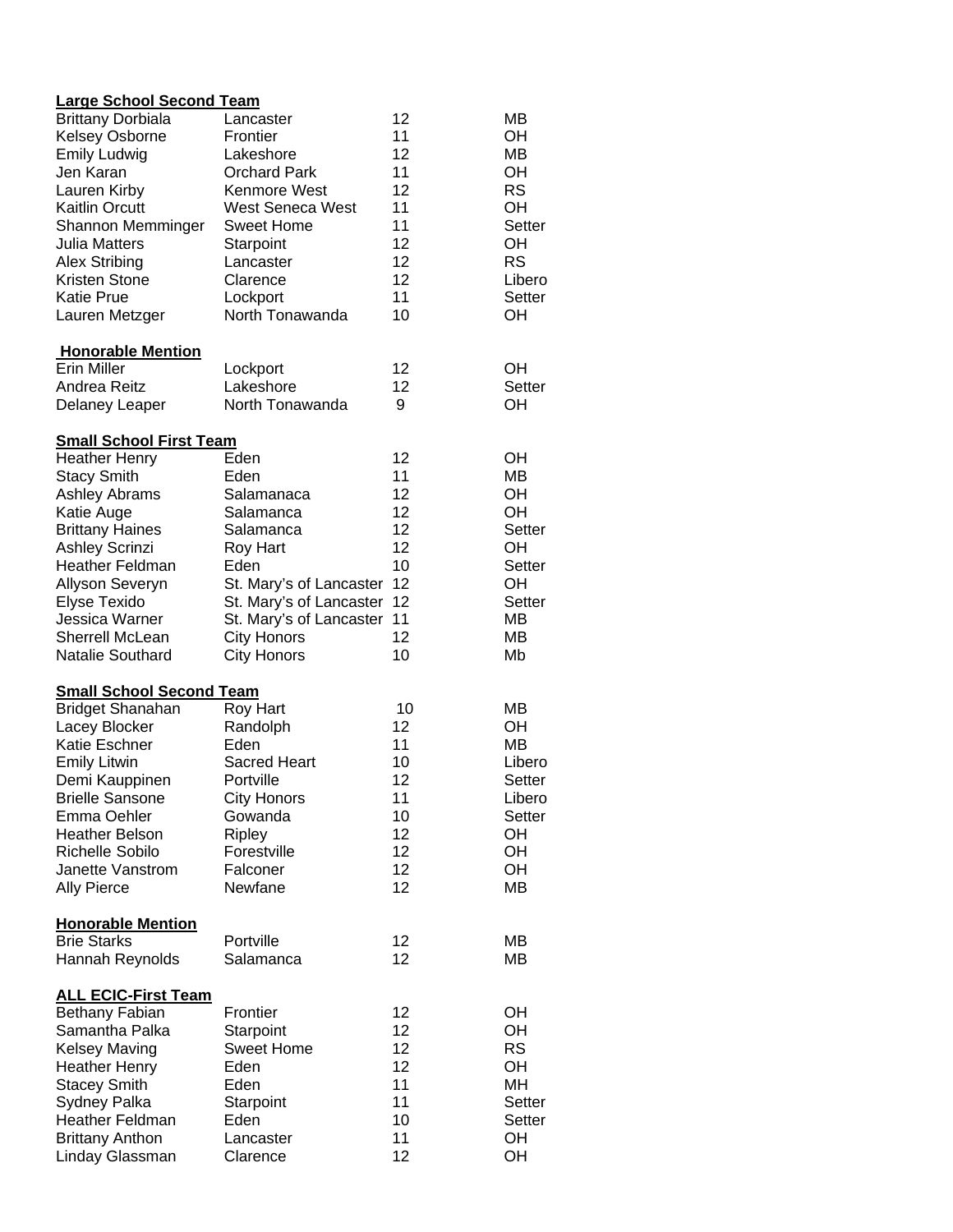| Frontier<br><b>West Seneca East</b><br>West Seneca West                                                                                                                                                           | 12<br>12<br>12                                                       |          | Setter<br>OH<br>MВ                                                                                    |  |
|-------------------------------------------------------------------------------------------------------------------------------------------------------------------------------------------------------------------|----------------------------------------------------------------------|----------|-------------------------------------------------------------------------------------------------------|--|
| <b>ALL ECIC Second Team</b><br>Starpoint<br>Cheektowaga<br><b>Orchard Park</b><br>Frontier<br>Lakeshore<br>Lakeshore<br>Lancaster<br><b>West Seneca West</b><br>Clarence<br>Eden<br>Maryvale<br><b>Sweet Home</b> | 12<br>12<br>11<br>11<br>12<br>12<br>12<br>11<br>12<br>11<br>12<br>11 |          | OН<br>MН<br>OH<br>OH<br><b>MB</b><br><b>Setter</b><br><b>RS</b><br>OН<br>Libero<br>MВ<br>MВ<br>Setter |  |
| <b>ECIC Division I-First Team</b><br><b>Orchard Park</b><br>Frontier<br>Lancaster<br>Clarence<br>Frontier<br>Lancaster<br><b>West Seneca West</b><br><b>Orchard Park</b>                                          | 12<br>11<br>11<br>12<br>10<br>12<br>11<br>11                         |          | <b>Setter</b><br>MВ<br>OH<br>Setter<br>MВ<br>Setter<br>MВ<br>OH                                       |  |
| <b>ECIC Division I-Second Team</b><br>Frontier<br><b>West Seneca West</b><br>Clarence<br><b>Williamsville North</b><br><b>Williamsville North</b><br>Jamestown<br>Jamestown<br>Hamburg                            | 11<br>12<br>11<br>12<br>12<br>11<br>11<br>12                         |          | Libero<br>Setter<br>OH<br>OН<br>MН<br>OΗ<br>Setter<br>MВ                                              |  |
| <b>ECIC Division II-First Team</b><br>Lakeshore<br>Lakeshore<br>Starpoint<br><b>Iroquois</b><br><b>West Seneca East</b><br>West Seneca East<br><b>Williamsville East</b><br>Sweet Home                            | 10<br>11<br>11<br>12<br>12<br>12<br>9<br>12                          |          | OΗ<br>DS<br>MВ<br>OH<br>Setter<br>OH<br>OΗ<br>OН                                                      |  |
| <b>Sportsmanship: Frontier/West Seneca West</b><br>Player: Bethany Fabian                                                                                                                                         |                                                                      |          |                                                                                                       |  |
| <b>ECIC Division II-Second Team</b><br>Iroquois<br>11<br><b>West Seneca East</b><br>Lakeshore<br>Sweet Home<br>Starpoint<br><b>Williamsville East</b><br>Iroquois<br>10                                           | 9<br>11<br>12<br>12<br>11                                            | MВ<br>MВ | MВ<br>OΗ<br>DS<br>Libero<br>OН<br>Setter                                                              |  |
|                                                                                                                                                                                                                   | <b>Williamsville East</b>                                            | 11       |                                                                                                       |  |